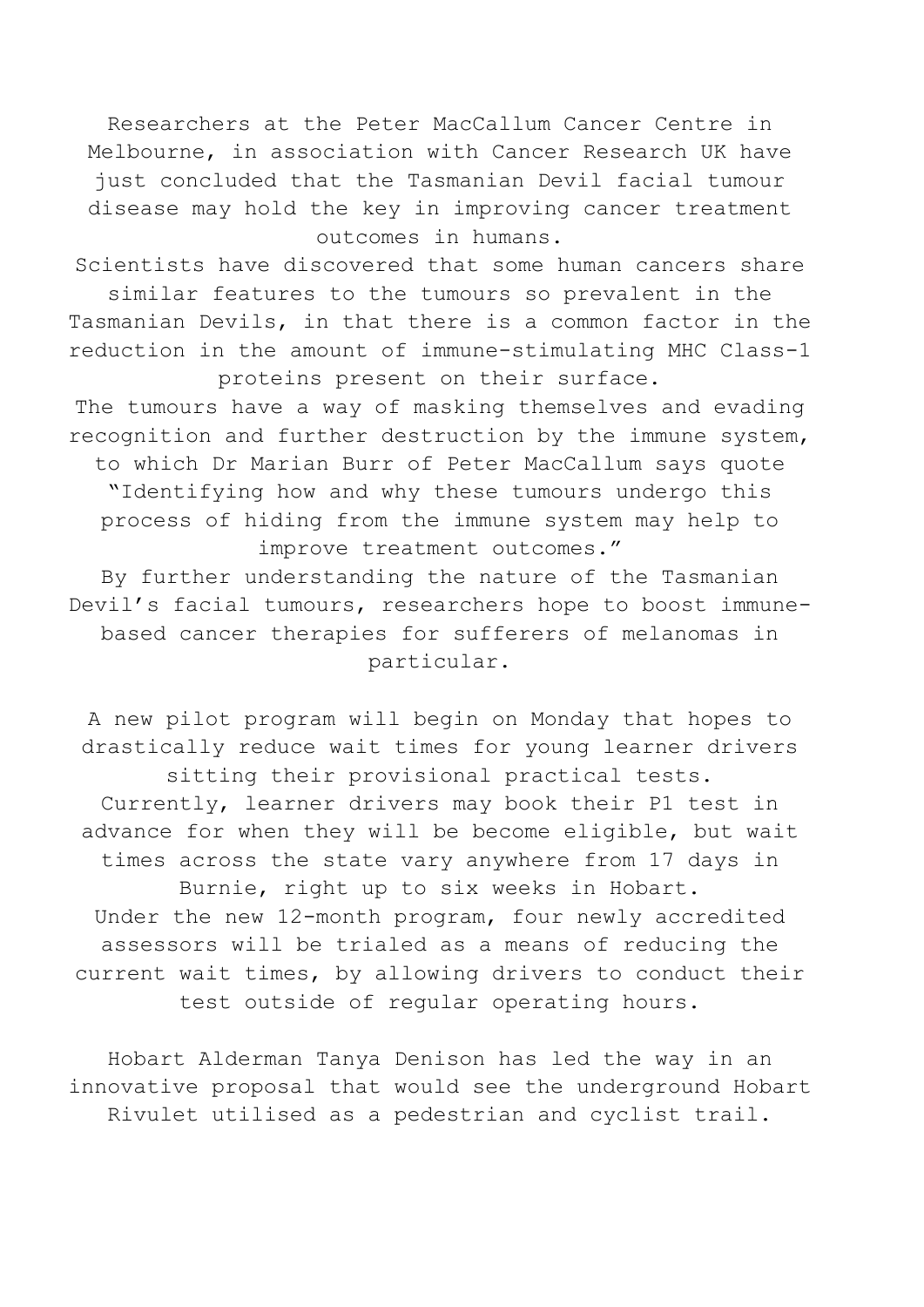The Council's Infrastructure Committee came to a unanimous vote that would direct council officers to prepare a report into the idea in the coming weeks. A big concern about the proposal relates heavily to insurance and users' health and safety, to which Denison says can easily be counteracted through innovative engineering solutions like adequate lighting, temperature-controlled moderators, and the addition of coffee carts and bench seating.

Aaand, well known greyhound trainer Gavin Whitney has been banned for life after being found guilty of using animal skin to educate and train young racing dogs. The sentence followed a routine kennel inspection on the  $12^{th}$  of September, when stewards found a wallaby skin in a trailer Whitney alleges he uses to move rubbish to and from the tip.

Whitney was charged on two counts, the first, pleading guilty to the wallaby skin being found on his property, saying it was about to be taken to the tip, and the second, to which he pleaded unsuccessfully not guilty, by way of using the skin as a bait, quarry or lure to entice, excite or encourage a greyhound to pursue the material.

Finally, to sport, in the Women's Big Bash League, the Hobart Hurricanes have revealed their two brand new overseas imports.

English batter Fran Wilson joins the team fresh from spending last season at the Sydney Thunder. She's played 27 one-day one day internationals and 17 T20 internationals for England, and maintains a long relationship with the Hurricanes coach. The second player joining the ranks is 25-year-old South African all-rounder Chloe Tyron. She's played an impressive 74 ODI's and 57 T20 internationals for the Proteas, showcasing her left-arm medium-fast bowling and right-hand batting.